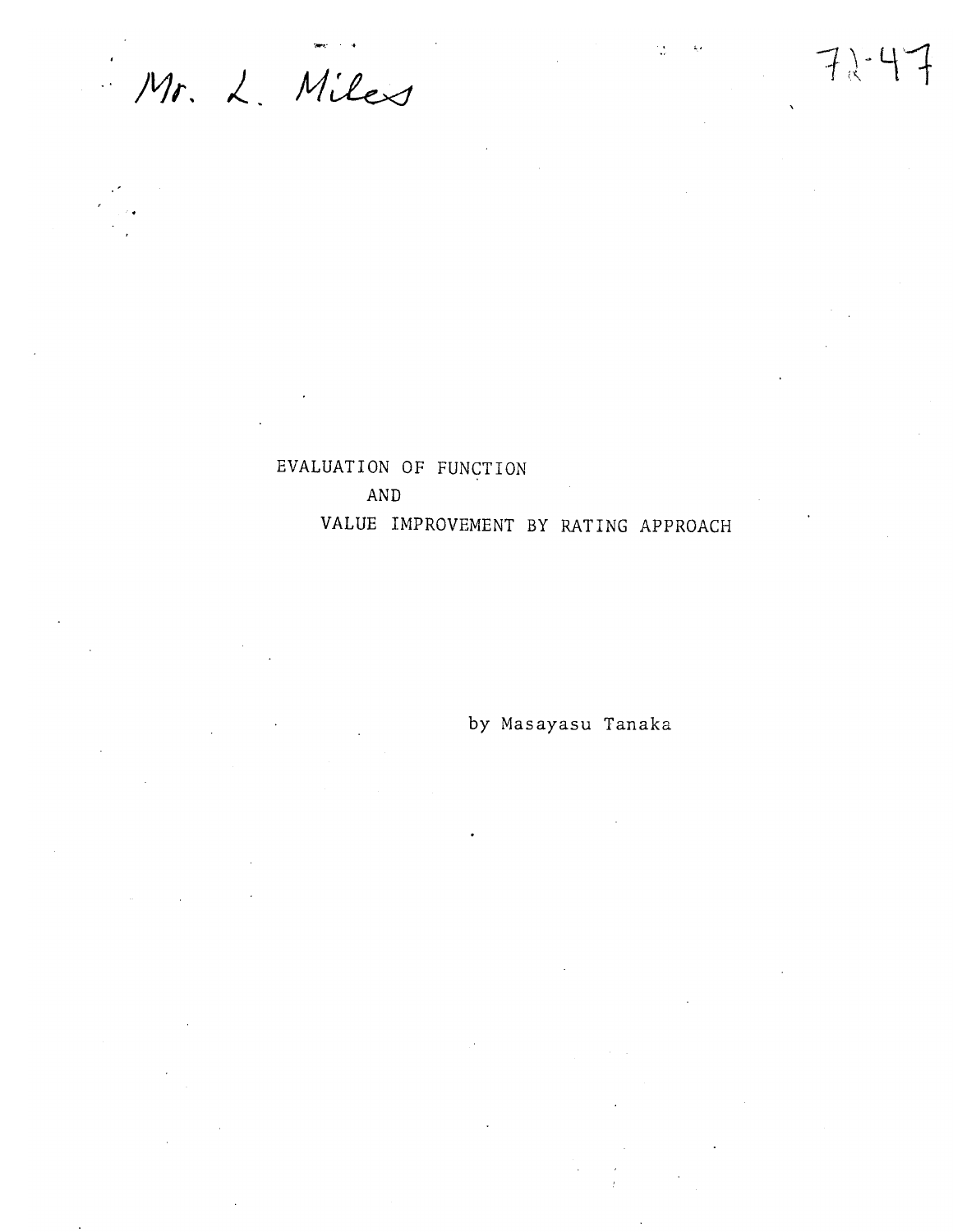## EVALUATION OF FUNCTION AND VALUE IMPROVEMENT BY RATING APPROACH

#### Masayasu Tanaka

#### 1. Introduction

The evaluation of function,namely,determination of value is the most important theme of study for value engineering. However, the conventional evaluation of function has been conducted from the maker's stand point of view and very little has been studied from the user's.

The "value" evaluated by the maker much differs from those by the user. Therefore,we should take into consideration the more of the user-oriented value engineering rather than those for the maker-oriented. The traditional study of the value engineering has seldom touched upon the relationship between the functional block diagram or product constructional diagram.

The writer, however, considers that the systematic evaluating the function is made possible only by combining these both diagrams.

From the above mentioned point of view,this paper is discussing the evaluation of the function and value improvement of the consumer products taking a sign-pen as an example, and stating the effectiveness of the approach by applying what is defined as "Optimal Value Zone".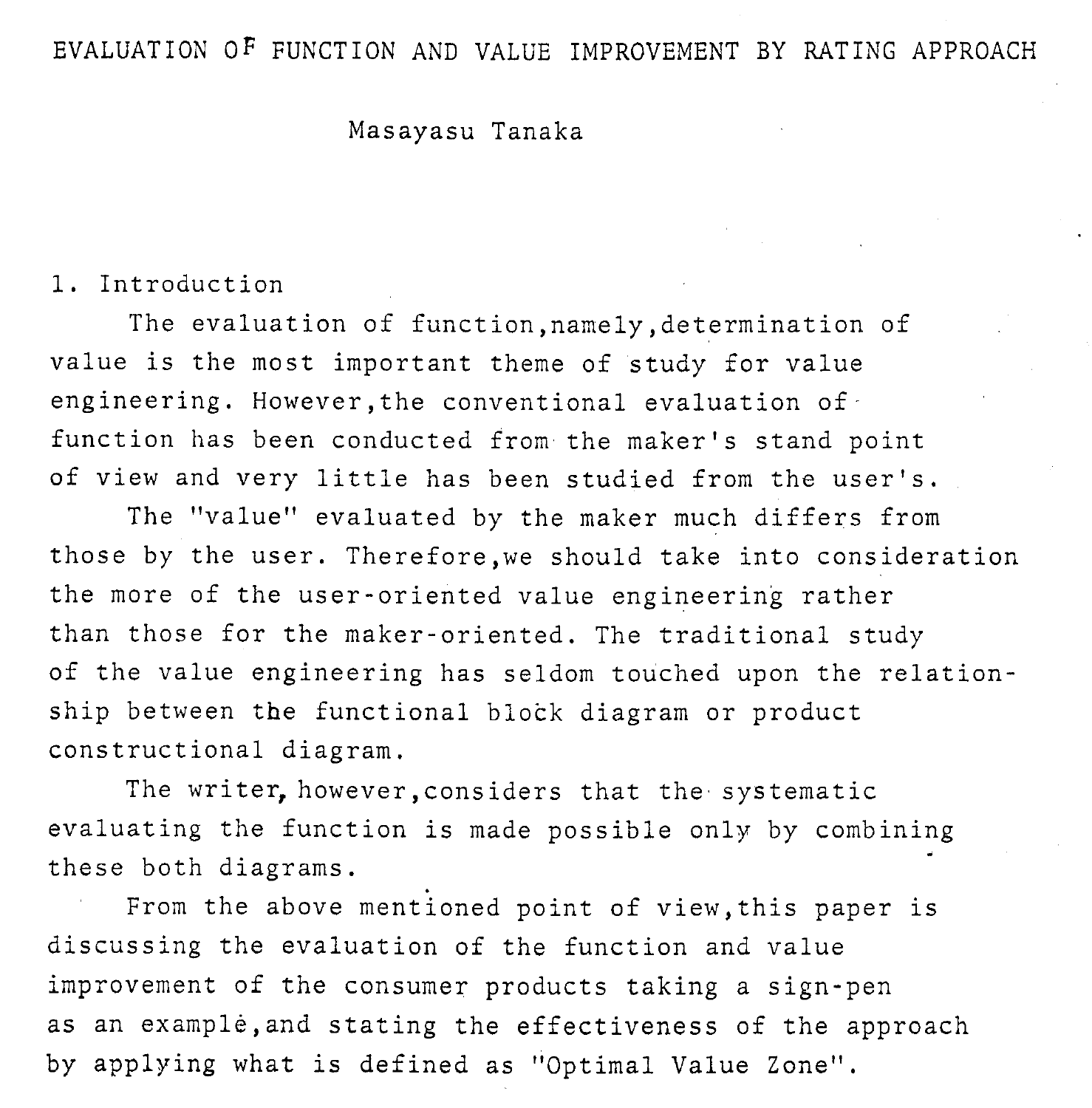## 2. The purpose of evaluation of function by the rating approach

In genera1,it is considered that the purpose of evaluating function is to establish a target cost and to select the constructual elements for the study on value improvement. The writer,however,would like to paraphrase the above purpose as follows in order to clarify the cost and system effectiveness;

Measurement and analysis of balance of,

1)mutual functions.

2)cost of each element.

3) functions and costs.

Although there are several approaches for evaluating the function of consumer products in a broad sence (including use and esteem value),the rating approach is considered appropriate and is developed in this paper.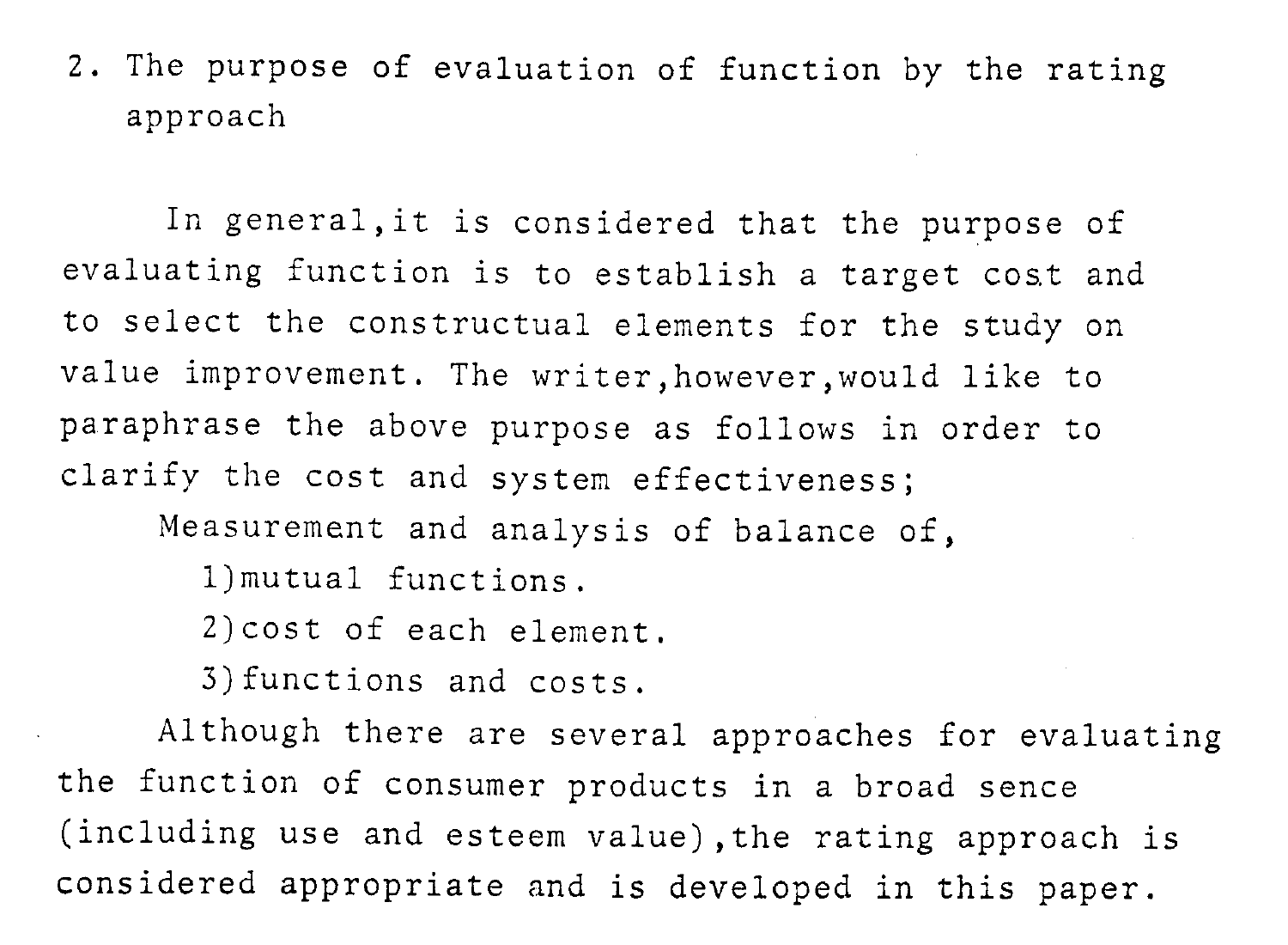3.0utline of "sign-pen" and decision matrix

A sign-pen is the writing tool that has initially been invented in Japan. The structural elements and functions of the sign-pen produced by P company, concidered as a leading manufucturer of this product,are as follow:

The structural elements of the sign-pen

1) Ink

.2)A set of pen point ....... l.Pen point 2 .Pen ring 3)Inside elements .......... l.Materia1 to soak ink 2. .Solid bar 4)Body ............,........l.Axis 2.Tail cap

3.Air hole

**5)** Cap

The function of the sign-pen

Use function

1)To store ink

2)To send ink into pen-point

3) To prevent evaporation of ink

4) To prevent leakage of ink

5jT0 protect pen point

Other function desired from the pperational stand point 1)Fine appearance after writing

2)Feeling of writing

3)Uniform width of line

4)Handy size

5) Good fitting of cap and axis

6)Easy hooking on pocket

Esteem function

1)Shape and design

2) Coloring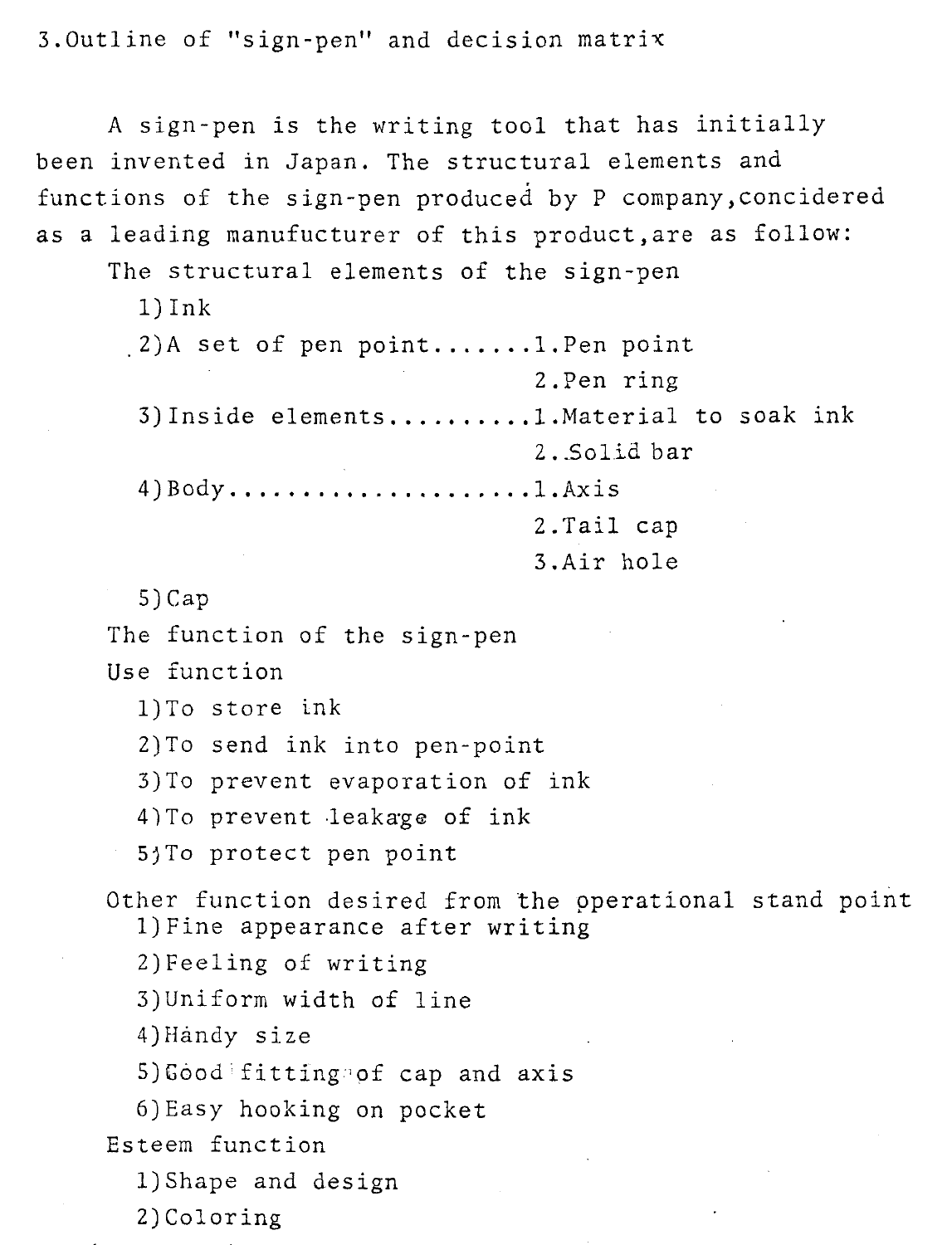By aligning structural elements and functions vertically and horizontally,the function matrix is prepared(Tab1e 1).

The figures on this function matrix are based on the information obtained from 54 users'questionaeres, which is called decision matrix(Tab1e 2),and the significance of the figures was proved by using  $X^2$  (chi-square) test. Thus, the ratio(percentage) of importance for each unit of sub-assembly to the whole products is calculated (table 2) ,and applying this method, the ratio of importance for each element within the sub-assembly can be obtained.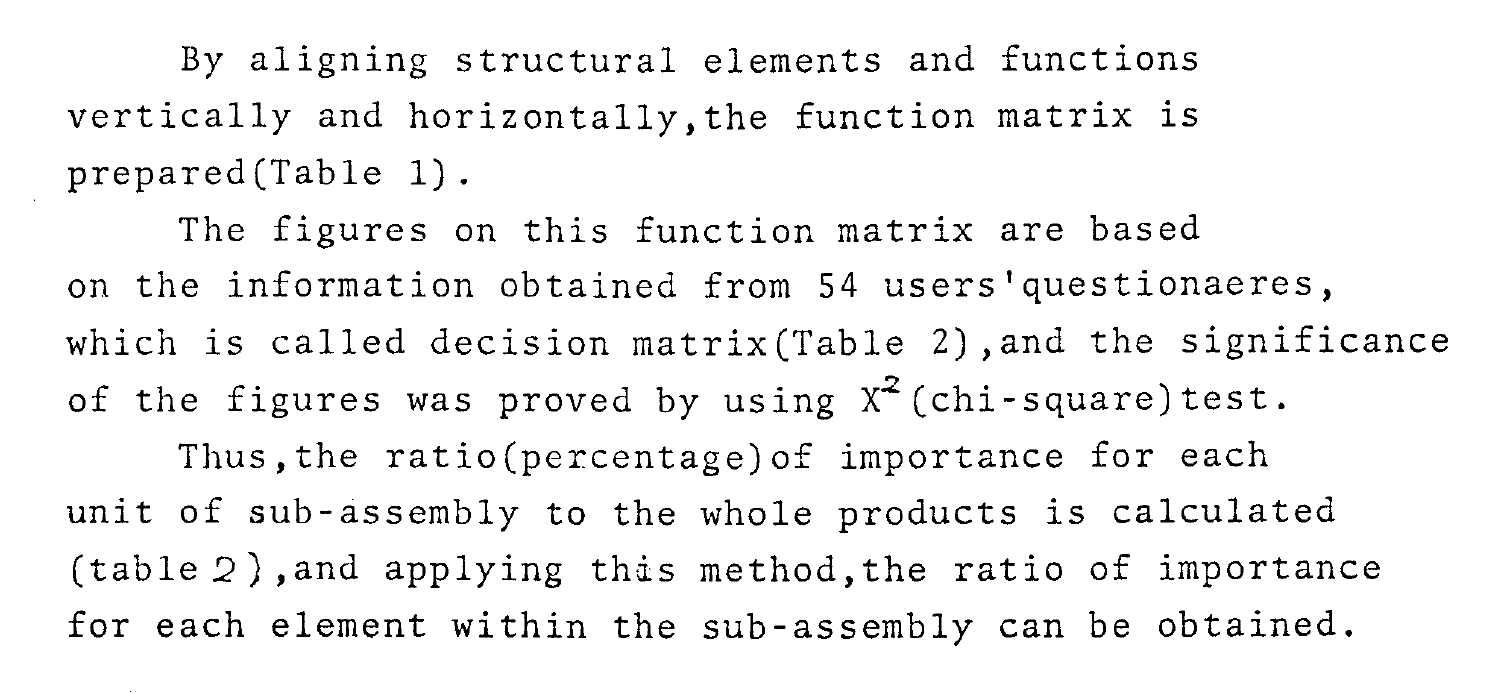4,Significance and calculation of value in'dex

A value index of each constructrual element is  $\frac{1}{2}$  shwn by the ratio of the percentage of the functional importance to the whole products and its current cost.

### value  $index(VI) = \frac{Ra + 1000I_1}{I}$  importance Ratio of current cost

The desirable value index is to be found within the zone around the line 1. This area can be defined as "Optimal value zone". Basically, the value index higher than 1 means a good structural element,whereas value index less than 1,means a bad structural element.

Next, let's state to culculate the value index. Taking the function of "shape and design"and "coloring", for instances,their value index are calculated from,

| for shape and design | $33.87$ $x53.65$ $s=18.17$ $s$ |
|----------------------|--------------------------------|
| coloring             | $33.87$ $346.35$ $= 15.70$ $8$ |

The rate of contribution of each structural element can be calculated as follows:

|                 | shape and design                       | coloring                                               |
|-----------------|----------------------------------------|--------------------------------------------------------|
| Ink             | $0.22\$ $x18.10\$ = $0.04\$            | $2.11\frac{1}{2}x1 - .70\frac{1}{2} = 0.33\frac{1}{2}$ |
|                 | A set of pen point 19.66%x18.17%=3.56% | 15.22%x15.70%=2.38%                                    |
| Inside elements | $2.76\$ $x18.17\$ $= 0.49\$            | $0.46\$ $x15.70\$ =0.00%                               |
| Body            | 39.57%x18.17%=7.19%                    | 41.96%x15.70%=6.58%                                    |
| Cap             | 37.75%x18.17%=6.86%                    | $40.21$ $x15.70$ $s=6.31$ $s$                          |
|                 |                                        |                                                        |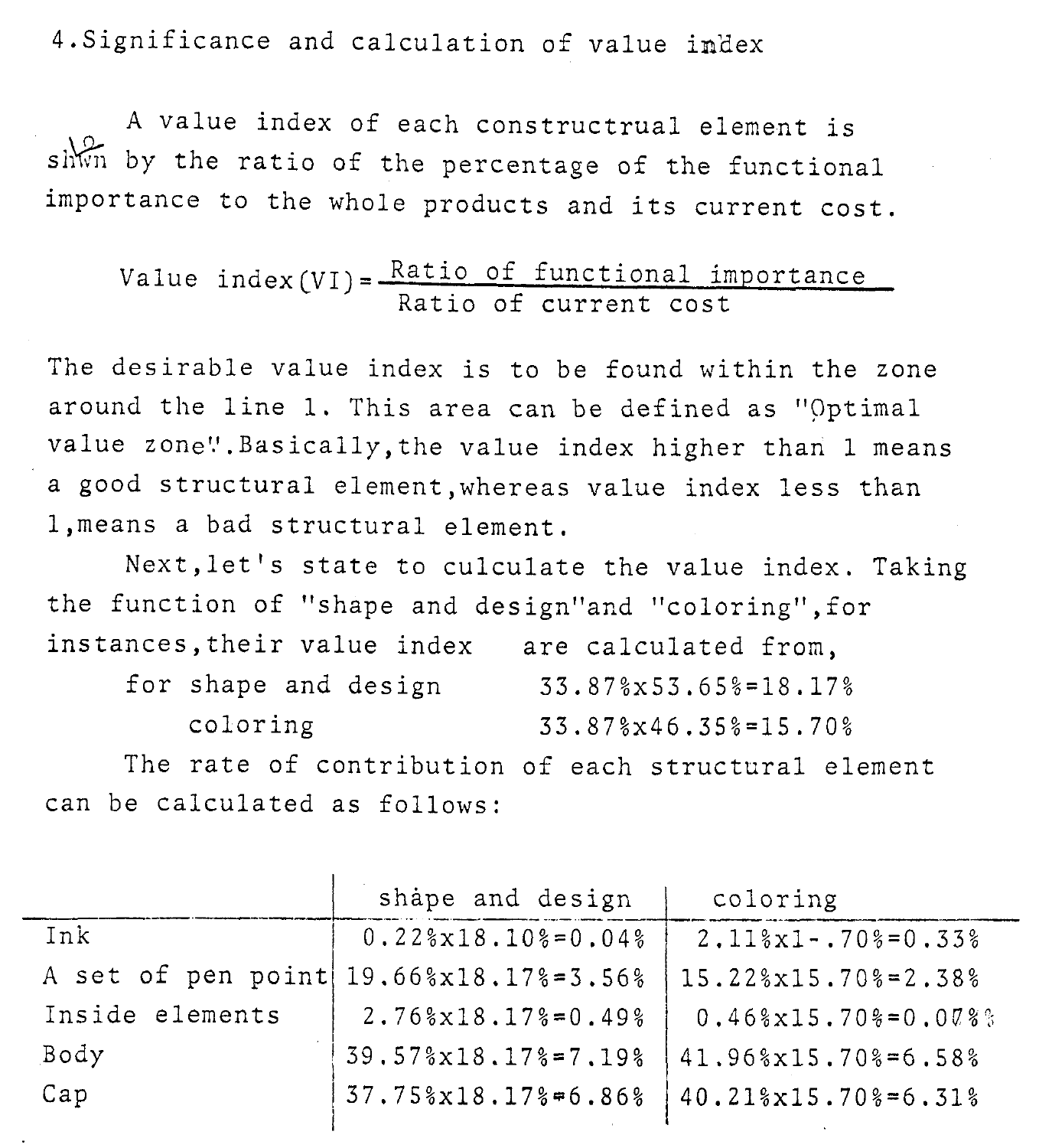5. Analysis of value index and optimal value zone

The andlysis is based on the deviation  $\Delta x$  ( $\Delta x$  <  $\ell$ ) from the optimal value index(VI),  $VI = \alpha = 1$ , and classified into the following three:

(1) Equi-angular'deviation from the standard line  $VI = \emptyset = 1, i.e.$  Y=X is shown in figure 1 and hatched. The hatched area is assumed  $\zeta$  =  $\times$  (v I = 1) admissible.

(figure 1)

(2) Equi-distant deviation from the standard line is shown in figure 2 and hatched.

However,refering to figure 3,the straight line Y=mX in the hatched zone of figure 1, may differ in its influence degree ' against the overall value for two points, which are on (figure 2) of P<sub>1</sub> is indicated by  $\frac{B}{A}$  and  $P_2 = \frac{B^2}{A}$ 



the same line,but one is at a short distance from the origin  $(P_1)$  and the other is far distant  $(P_2)$ . Since the value index both being equal, the absolute amount of A'andB' is greater than those of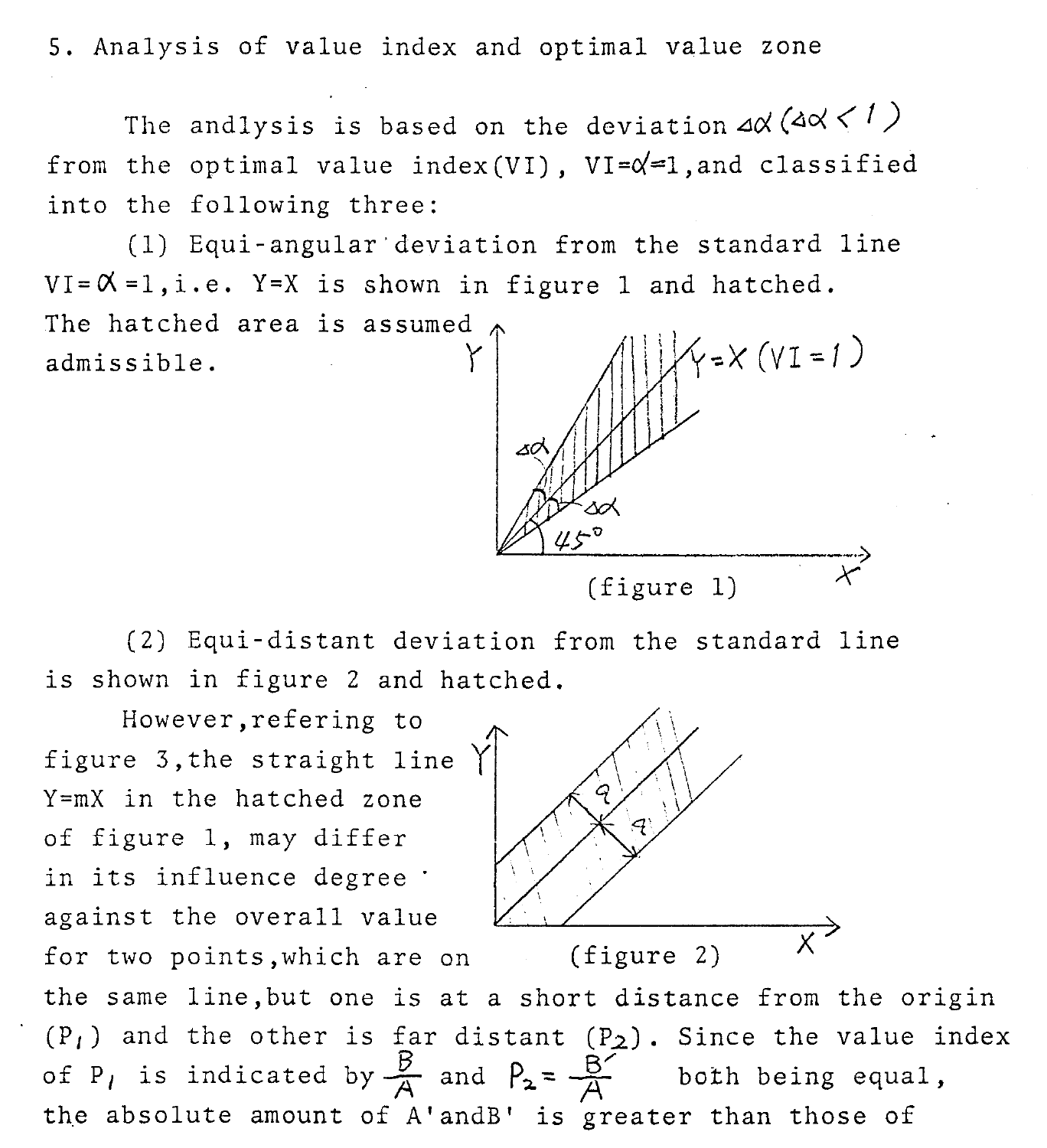A and B. Thus,a change in the greater value against the total would give a greater inflence against the total.



Therefore,application of the value index alone in the analysis of the optimal value zone may not suffice. In the same way,the linear distant deviation abovementioned in (2) does not clearly explain the true optimal value zone. Then the third alternative can be introduced.

 $(3)$ Now consider a point  $Q(Xi, Yi)$  on the importance ratio and current cost ratio plane X,Y as shown in figure 4. This OQ may be considered as a sum of two vectors OP and PQ, perpendicular to and parallel with OP respectively. If the area OP X  $PQ = r X 1 = X$  is made constant regardless of the position of the point  $Q$ , the zone in which  $Q$  can exist will be represented by two curves in fugure.

This ares is shown as followss

$$
\text{Deviation}(r) = \frac{1}{\sqrt{2}} \left| \chi_i - \psi_i \right| \qquad \text{vector (1)} = \frac{1}{\sqrt{2}} \left| \chi_i + \psi_i \right|
$$
\n
$$
\therefore \quad \chi = rx1 = \frac{1}{2} \left| \chi_i^2 - \psi_i^2 \right|
$$

If X shown in this figure is 50, The equation for these two curves are;  $\gamma = \pm \sqrt{x^2-100}$ 



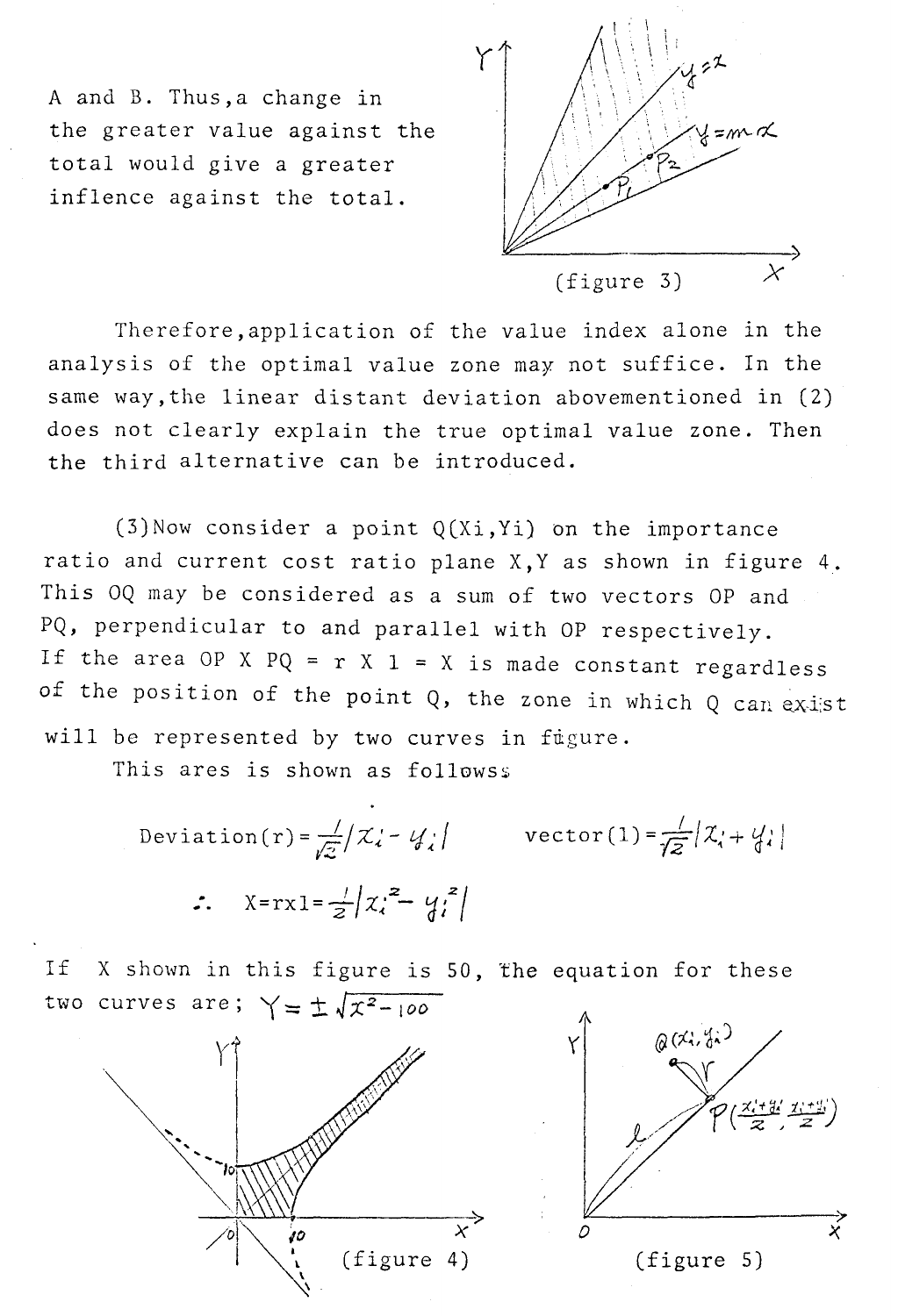The area surrounded by these two curves and  $X, Y,$  axes corresponds to the optimal value zone, freed from the ambiguous points mentioned in (1) and (2).

What can be understood from the area is that those points at relatively grater distance from the origin should be more closely studied than tose at relatively shorter distance from the origin in order to make an logical analysis on the optimal value zone. In effect, those points closer to the origin have little or no effict on the whole, although they may have greater value index.

Now, based on the aforsaid approach, the calculating value index and the analysis of a sign-pen as an example can be made as follows: The graph in drawn as X=50.

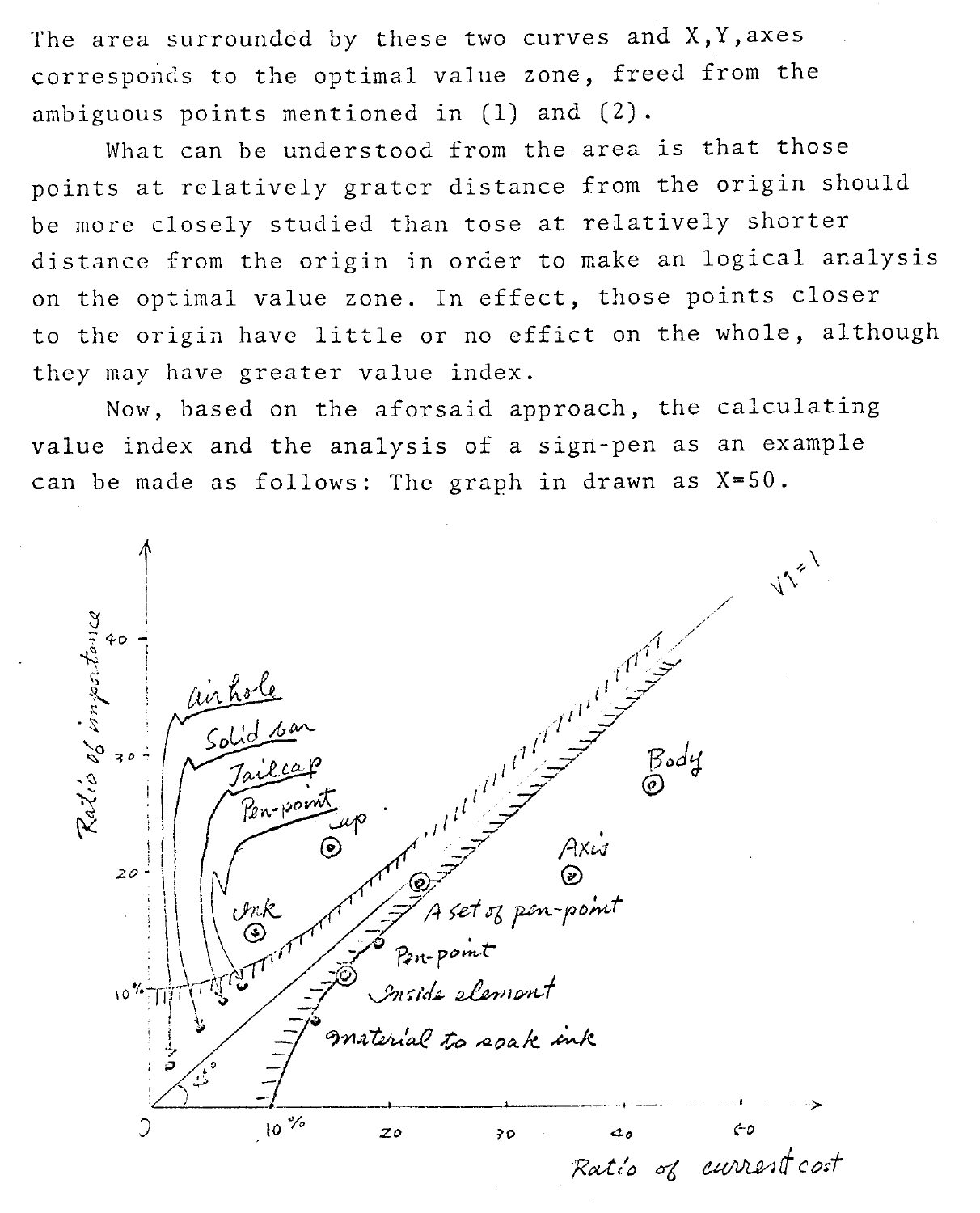ANALYSIS OF VALUE INDEX

 $\cdot$ 

# $(table 3)$

|                         | importance<br>$\sim$ 0<br>$\circ$<br>Rati | cost<br>$\begin{array}{c} C({}^8_2) \\ \text{Ratio of} \end{array}$ | ndex<br>Value | λg<br>Deviat | $\frac{+}{\sqrt{2}}$<br>$\mathsf{N}$ | $\Omega$<br>$\cdot \mathcal{J} =$<br>$\times$ |
|-------------------------|-------------------------------------------|---------------------------------------------------------------------|---------------|--------------|--------------------------------------|-----------------------------------------------|
| $Ink$                   | 16.06                                     | 6.93                                                                | 2.32          | $6.46$       | 16.26                                | 105.04                                        |
| A set of<br>pen-point   | 22.68                                     | 24.91                                                               | 0.91          | 1.58         | 33.66                                | 53.18                                         |
| pen-point               | 13.60                                     | 18.41                                                               | 0.74          | 3.40         | 22.64                                | 76.98                                         |
| pen ring                | 9.08                                      | 6.50                                                                | 1.40          | 1.82         | 11.02                                | 20.06                                         |
| Inside<br>elements      | 12.90                                     | 12.85                                                               | 1.00          | 0.04         | 18.21                                | 0.73                                          |
| material to<br>soak ink | 7.25                                      | 11.62                                                               | 0.62          | 3.09         | 13.35                                | 41.25                                         |
| solid bar               | 5.65                                      | 1.23                                                                | 4.59          | 3.13         | 4.87                                 | 15.24                                         |
| Body                    | 27.79                                     | 41.34                                                               | 0.67          | 9.58         | 48.89                                | 468.37                                        |
| axis                    | 15.68                                     | 36.31                                                               | 0.43          | 14.59        | 36.77                                | 536.47                                        |
| tail cap                | 7.76                                      | 3.91                                                                | 1.98          | 2.72         | 8.25                                 | 22.44                                         |
| air hole                | 4.35                                      | 1.12                                                                | 3.88          | 2.28         | 3.87                                 | 8.82                                          |
| Cap                     | 20.54                                     | 13.97                                                               | 1.47          | 4.65         | 24.41                                | 113.51                                        |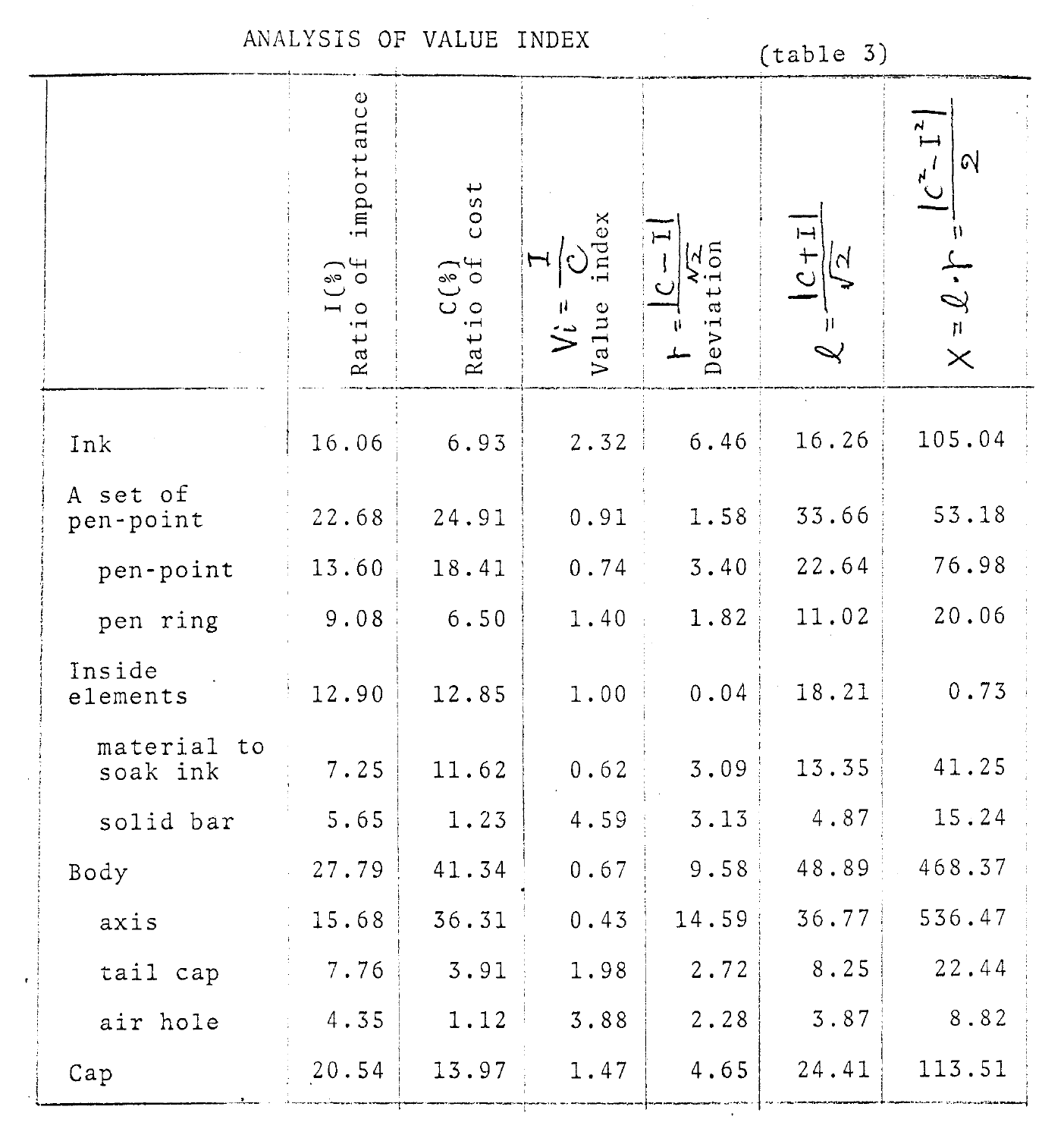6. Research of Real Needs and Value Improvement

The aforesaid is only about the study of the functions of the present procucts and the evaluating the function of each structural element. Inother words, it is just for the evaluation of the functions based on the facts obtained in the past and at the moment. However, users have all kinds of desires to the present products and expect to see them improved because they are not satisfied with the present products.

Without considering the evaluation of the functions desired by users, positive value engineering cannot be made. In this regards, we are able to state that one of the important tasks of value engineering is to aim at determining the value of functions expected to be achieved and not at the value already attained.

The following table 4 indicates the result of an opinionaire(the subject of the research was over 500) on a sign pen. The ratio of desirability was shown by percentage. As this may be equivalent to the ratio of importance, this can also be diagrammatized in the similar manner to the one used in preparing the previous graph. Coincidentally, both of the graphs are identical with each other and the body of a sign-pen are found in the under valued zone. This indicates that either functional improvement or cost reduction of the body is necessary and the degree of reduction is about  $\frac{1}{2}$  of the current cost.

The overvalued element should be adjusted to reach an appropliate value element,and needless to say ,the under valued element should be improved and supplemented.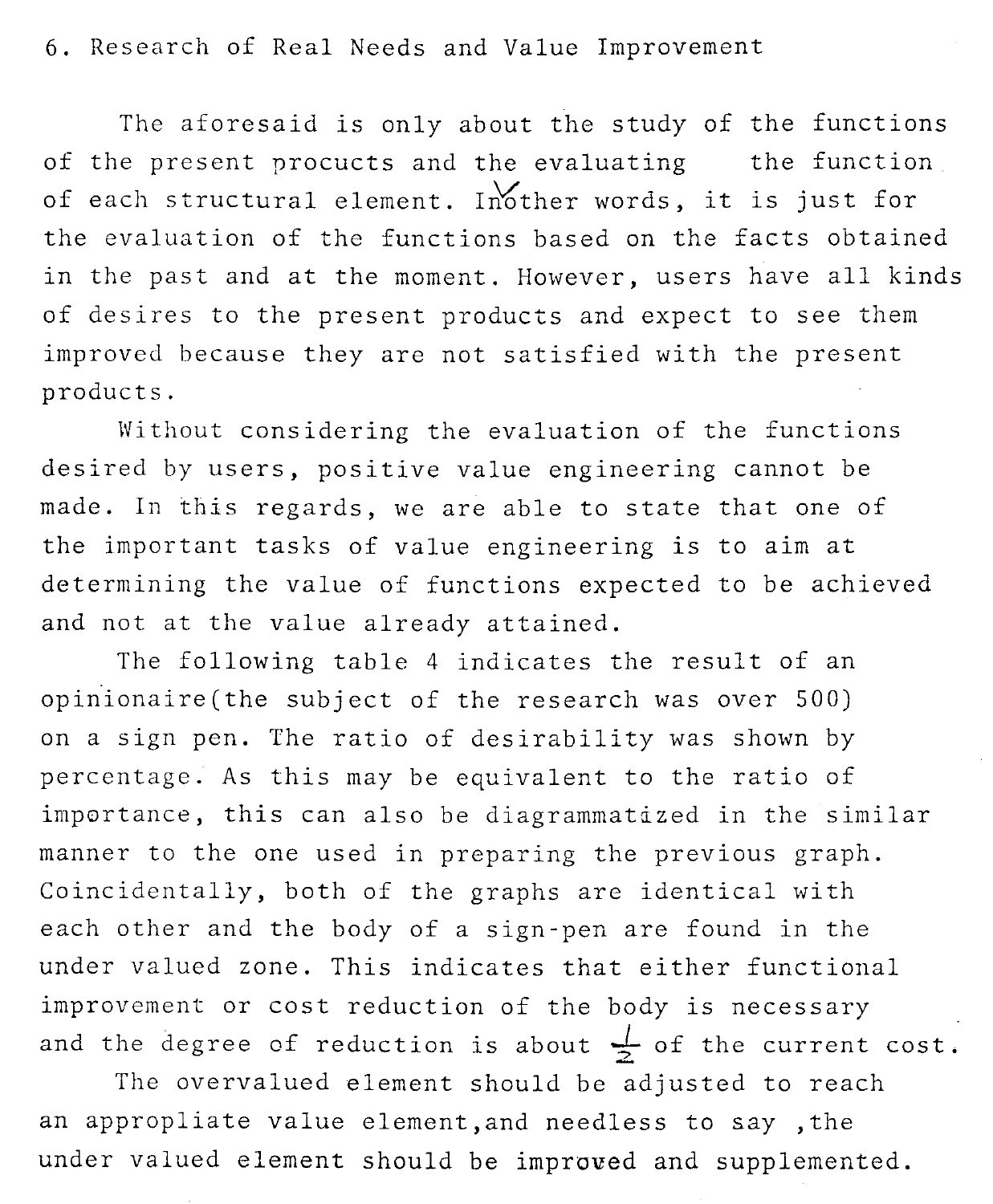However, all what were mentioned heretofore about the user-oriented value engineering, is fundamental and even for such functions which users are apt to overlook(for examples, functions for safety and maintenance)makers have to study.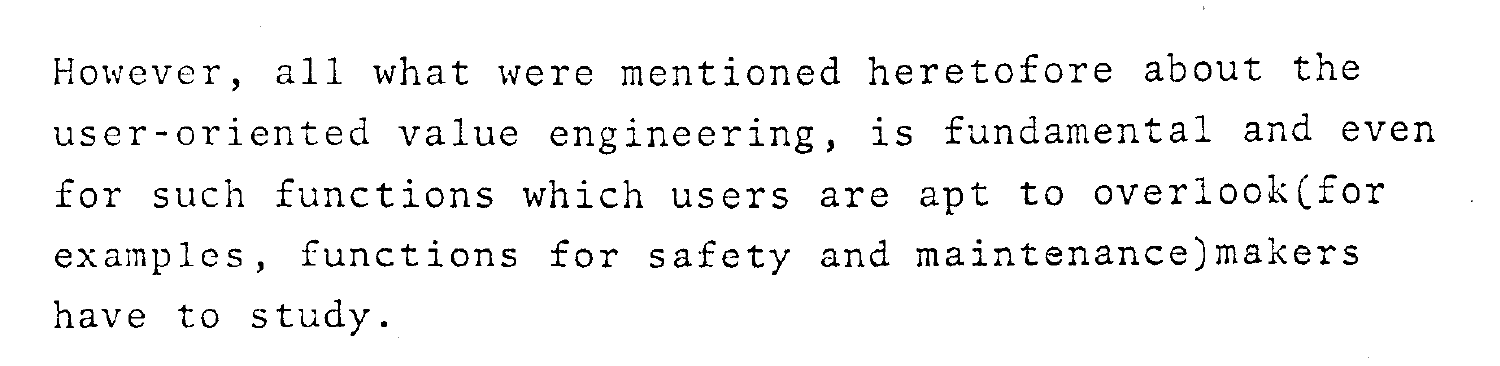|                       | tance<br>import<br>оf<br>$I'({}_{\delta})$<br>Ratio | cos t<br>$0f$<br>C(3)<br>Ratio | index<br>`⊣∣ు<br>$V_1 =$<br>Value | Deviation | $\pm 1$<br>$\mathcal{N}_{\mathcal{N}}$ | $X \times Y$<br>ţĺ<br>$\times$ |
|-----------------------|-----------------------------------------------------|--------------------------------|-----------------------------------|-----------|----------------------------------------|--------------------------------|
| Ink                   | 16.4                                                | $6.9$                          | 2.38                              | 6.72      | 16.48                                  | 110.75                         |
| A set of<br>pen-point | 37.9                                                | 24.9                           | 1.52                              | .9.19     | 44.41                                  | 408.13                         |
| Inside<br>elements    | 9.3                                                 | 12.9                           | 0.72                              | 2.55      | 15.70                                  | 40.04                          |
| Body                  | 17.3                                                | 41.3                           | 0.42                              | 16.97     | 41.44                                  | 4887.02                        |
| Cap                   | 19.1                                                | 14.0                           | 1.36                              | 3.61      | 23.41                                  | 47.04                          |

 $(table 4)$ 

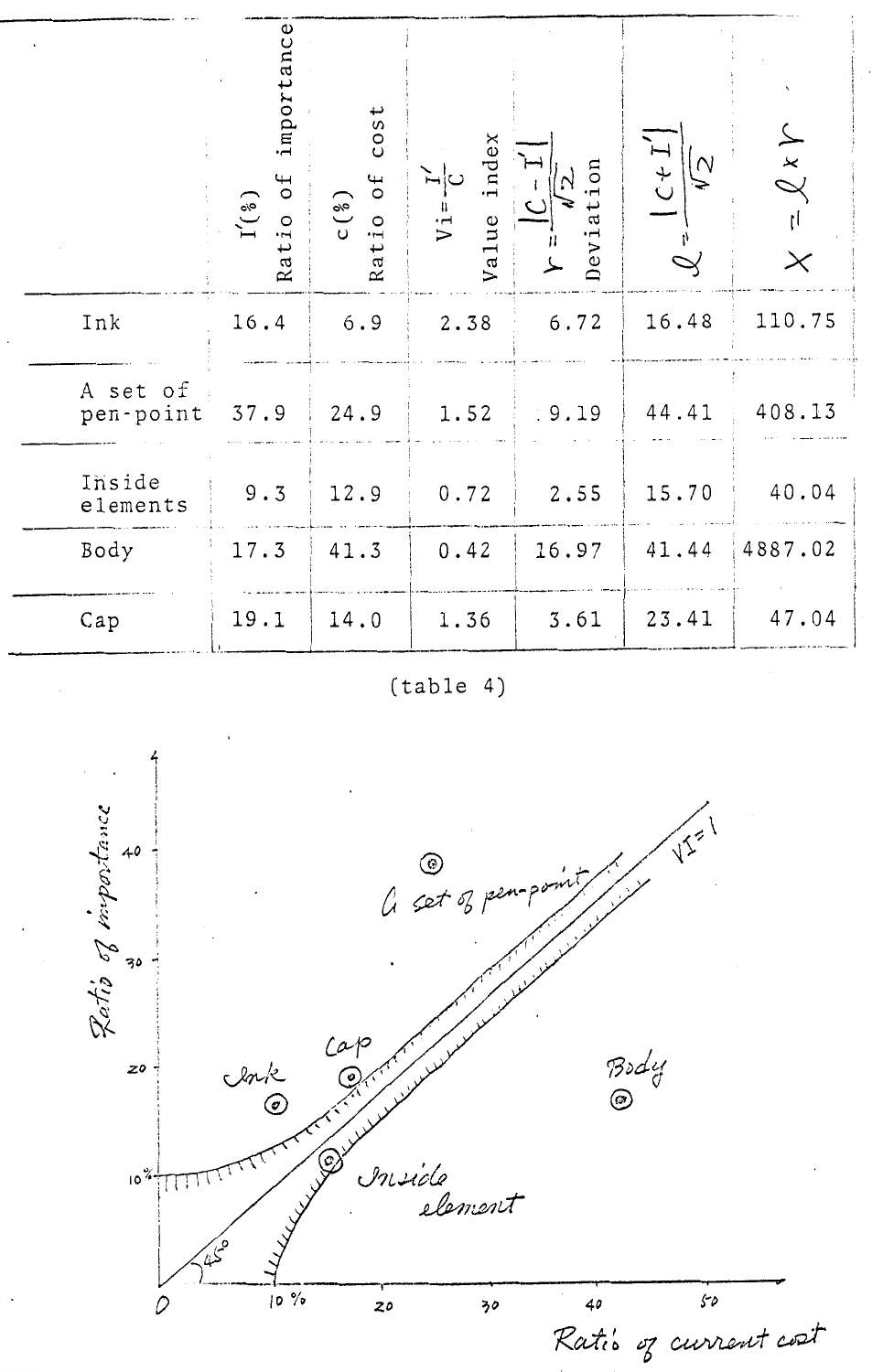Conclusion

It is assumed that the rating approach as a method of evaluating the function of the consumer products provided with both the use and esteem value will be widely adopted in futur. The rating approach enables users to check and evaluate the functions which were evaluated by the maker. This may offer a remedy for the situation in which the user oriented value engineering is apt to be neglected.

Those structural elements(or functions)which do not fall within the optimal value zone are either over or under valued,and they do not make balanced contribution to the whole system. They should be improved in their values so as to be included in the optimal value zone. The current cost of the structural elements found in the optimal value zone may well be named as target cost. The target cost indicates the marked value at which the cost reduction of the current cost is aimed. If the cost reduction of the level specified by the target cost can not be achieved, then the function has to be studied to for its improvement.

Lastly,in developing this rating approach study, the writer obtaind many valuable hints from Dr.Dumale's thesis presented at SAVE convention 1970 and 1971,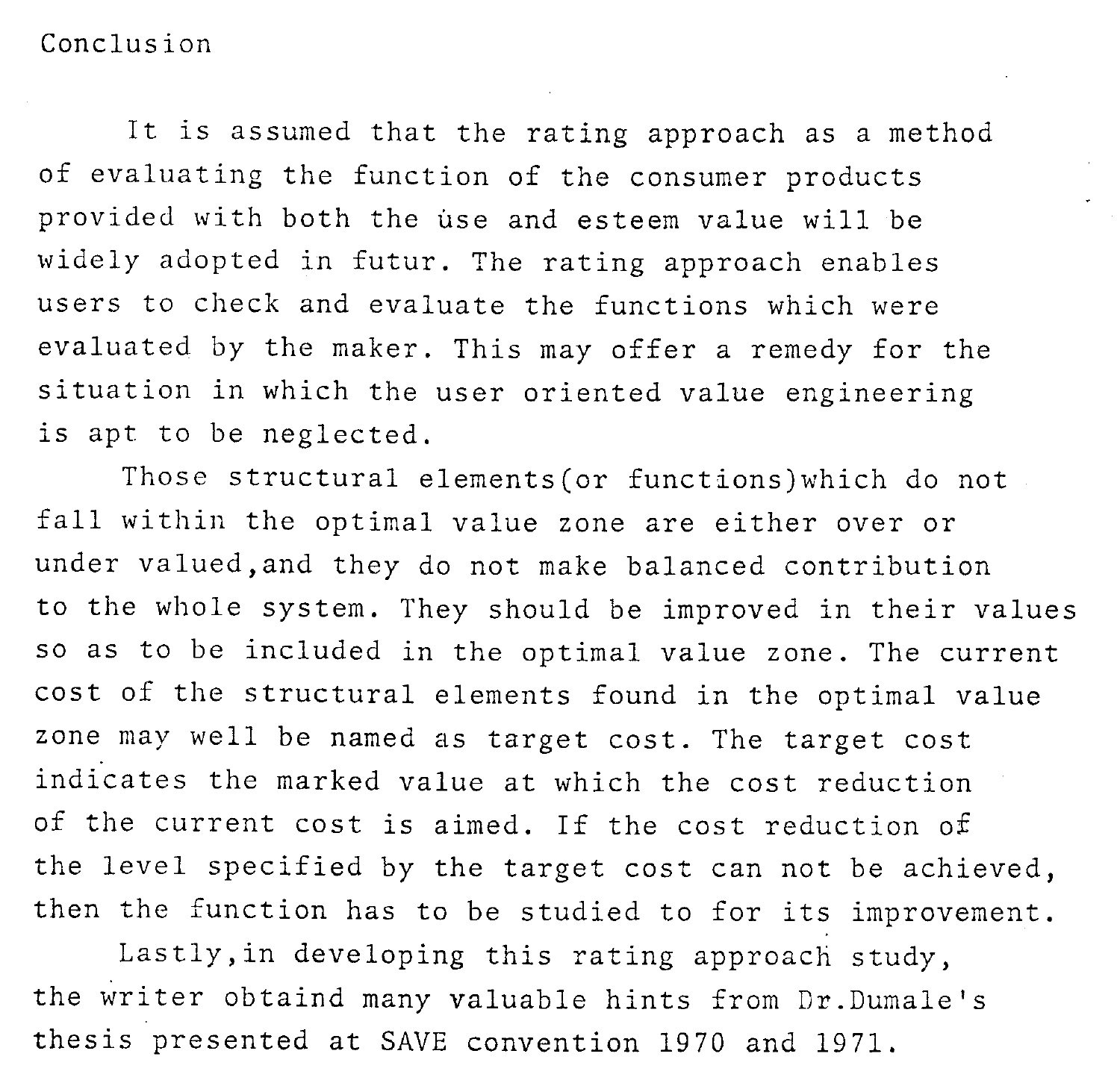FUNCTION MATRIX

|                         |                                  |                                           | Use Function                                           |                                         |                                         |                                            |                                     | Other Function                          |                                       |                                                               |                                    | Esteem<br>Function     |                          |
|-------------------------|----------------------------------|-------------------------------------------|--------------------------------------------------------|-----------------------------------------|-----------------------------------------|--------------------------------------------|-------------------------------------|-----------------------------------------|---------------------------------------|---------------------------------------------------------------|------------------------------------|------------------------|--------------------------|
|                         | ink<br>store<br>$\Gamma^{\rm o}$ | into<br>send ink<br>rpoint<br>To .<br>Pen | evaporation<br>prevent<br>ink<br>$_{\rm T}^{\rm O}$ of | leakage<br>prevent<br>ink<br>$^{0}_{0}$ | -point<br>pen-<br>protect<br>$\Gamma$ o | appearance<br>* writing<br>Fine a<br>after | writing<br>$\frac{4}{5}$<br>Feeling | 5 <sup>o</sup><br>Uniform width<br>line | $\mathbf{z}$ e<br>$\ddot{5}$<br>Handy | cap<br>5 <sup>o</sup><br>l fitting<br>axis<br>Good $\epsilon$ | $\delta$<br>Easy hooking<br>pocket | design<br>and<br>Shape | oring<br>Co <sub>1</sub> |
| Ink                     |                                  |                                           |                                                        |                                         |                                         |                                            |                                     |                                         |                                       |                                                               |                                    |                        |                          |
| A set of<br>pen-point   |                                  |                                           |                                                        |                                         |                                         |                                            |                                     |                                         |                                       |                                                               |                                    |                        |                          |
| pen-point               |                                  |                                           |                                                        |                                         |                                         |                                            |                                     |                                         |                                       |                                                               |                                    |                        |                          |
| pen ring                |                                  |                                           |                                                        |                                         |                                         |                                            |                                     |                                         |                                       |                                                               |                                    |                        |                          |
| Inside<br>elements      |                                  |                                           |                                                        |                                         |                                         |                                            |                                     |                                         |                                       |                                                               |                                    |                        |                          |
| material to<br>soak ink |                                  |                                           |                                                        |                                         |                                         |                                            |                                     |                                         |                                       |                                                               |                                    |                        |                          |
| solid bar               |                                  |                                           |                                                        |                                         |                                         |                                            |                                     |                                         |                                       |                                                               |                                    |                        |                          |
| Body                    |                                  |                                           |                                                        |                                         |                                         |                                            |                                     |                                         |                                       |                                                               |                                    |                        |                          |
| axis                    |                                  |                                           |                                                        |                                         |                                         |                                            |                                     |                                         |                                       |                                                               |                                    |                        |                          |
| tail cap                |                                  |                                           |                                                        |                                         |                                         |                                            |                                     |                                         |                                       |                                                               |                                    |                        |                          |
| air hole                |                                  |                                           |                                                        |                                         |                                         |                                            |                                     |                                         |                                       |                                                               |                                    |                        |                          |
| Cap                     |                                  |                                           |                                                        |                                         |                                         |                                            |                                     |                                         |                                       |                                                               |                                    |                        |                          |